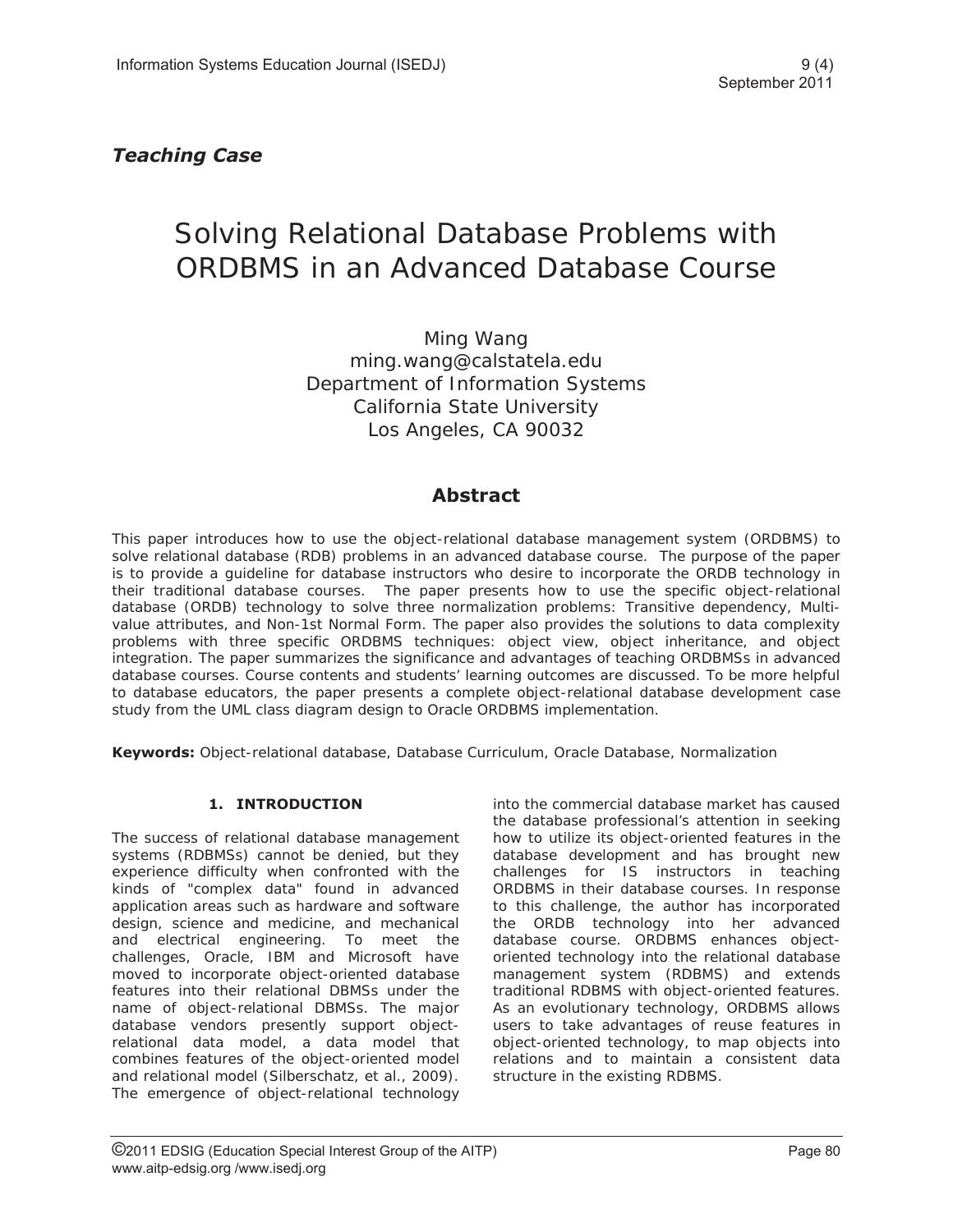The purpose of the paper is to provide a guide for database instructors who desire to incorporate the ORDB technology in their traditional database courses. This paper presents how to use ORDBMS to overcome relational database weaknesses and solve some existing normalization problems. The paper first introduces the background and features of ORDBMS, then presents how to use the specific ORDBMS techniques to solve normalization problems in 1) Transitive dependency, 2) Multivalue attributes, 3) and Non-1st Normal Form, and how to use the specific ORDBMS features: 1) object view 2) object inheritance and 3) object integration to solve data complexity problems. Course content and students' learning outcomes are discussed. Many of the ORDBMS features appear in Oracle. Thus, the author utilizes Oracle as a tool to demonstrate how to overcome some weaknesses of relational DBMS. The ORDBMS script in the case study has been tested in the Oracle 9i, 10g, and 11g SQLPlus environment. The solution to the presented case can be utilized in the classroom demonstration and can also be generalized the homework assignments and projects of advanced database courses.

# **2. ORDB TECHNOLOGY**

The object-relational database technology occurrence can be traced back to the middle of 1990s after emergence of object-oriented database (OODB). In their book "Objectrelational DBMSs: the Next Great Wave", Stonebraker and Moore (1996) define their fourquadrant view (two by two matrix) of the data processing world: relational database, objectrelational database, data file processing, and object-oriented database. Their purpose is to indicate the kinds of problems each of fourquadrants solves. As will be seen, "one size does not fit all"; i.e. there is no DBMS that solves all the applications. They suggest that there is a natural choice of data manager for each of the four database applications. They conclude why the problems addressed by object-relational DBMSs are expected to become increasingly important over the next decade. As such, it is "the next wave".

Theoretically, as Stonebraker and Moore (1996) predict in their four-quadrant view of the database world, ORDBMS has been the most appropriate DBMS that processes complex data and complex queries. The object-oriented database management systems have made limited inroads during the 1990's, but have since been dying off. Instead of a migration from relational to object-oriented systems, as was widely predicted around 1990, the vendors of relational systems have incorporated many object-oriented database features into their DBMS products. As a result, many DBMS products that used to be called "relational" are now called "object-relational." (Garcia-Molina, *et al.* 2003).

Practically, ORDBMS bridges the gap between OODBMS and RDBMS by allowing users to take advantage of OODB'MSs great productivity and complex data type without losing their existing investment in relational data (Connolly & Begg, 2006). In fact, an ORDBMS engine supports both relational and object-relational features in an integrated fashion (Frank, 1995). The underlying ORDB data model is relational because object data is stored in tables or columns. ORDB designers can work with familiar tabular structures and data definition languages (DDLs) while assimilating new object-oriented features (Krishnamurthy et al., 1999).It is essentially a relational data model with object-oriented extensions. In response to the evolutional change of ORDB technology, SQL:1999 started supporting object-relational data modeling features in database management standardization and SQL:2003 continues this evolution. Currently, all the major database vendors have upgraded their relational database products to object-relational database management systems to reflect the new SQL standards (Hoffer et al., 2009) and use by industrial practitioners.

Although each of the object-relational DBMS vendors has implemented OO principles: encapsulation and inheritance in their own way, all of them share the combination of the OO principles and follow SQL standardization, incorporate object-oriented paradigms. All the ORDBMSs have the ability to store object data and methods in databases. Many of the SQL:2003 standard ORDBMS features appear in Oracle. These features are listed as follows.

*Object Types***:** User-defined data types (UDT) or abstract types (ADT) are referred to as object types.

*Functions/Methods:* For each object type, the user can define the methods for data access. Methods define the behavior of data.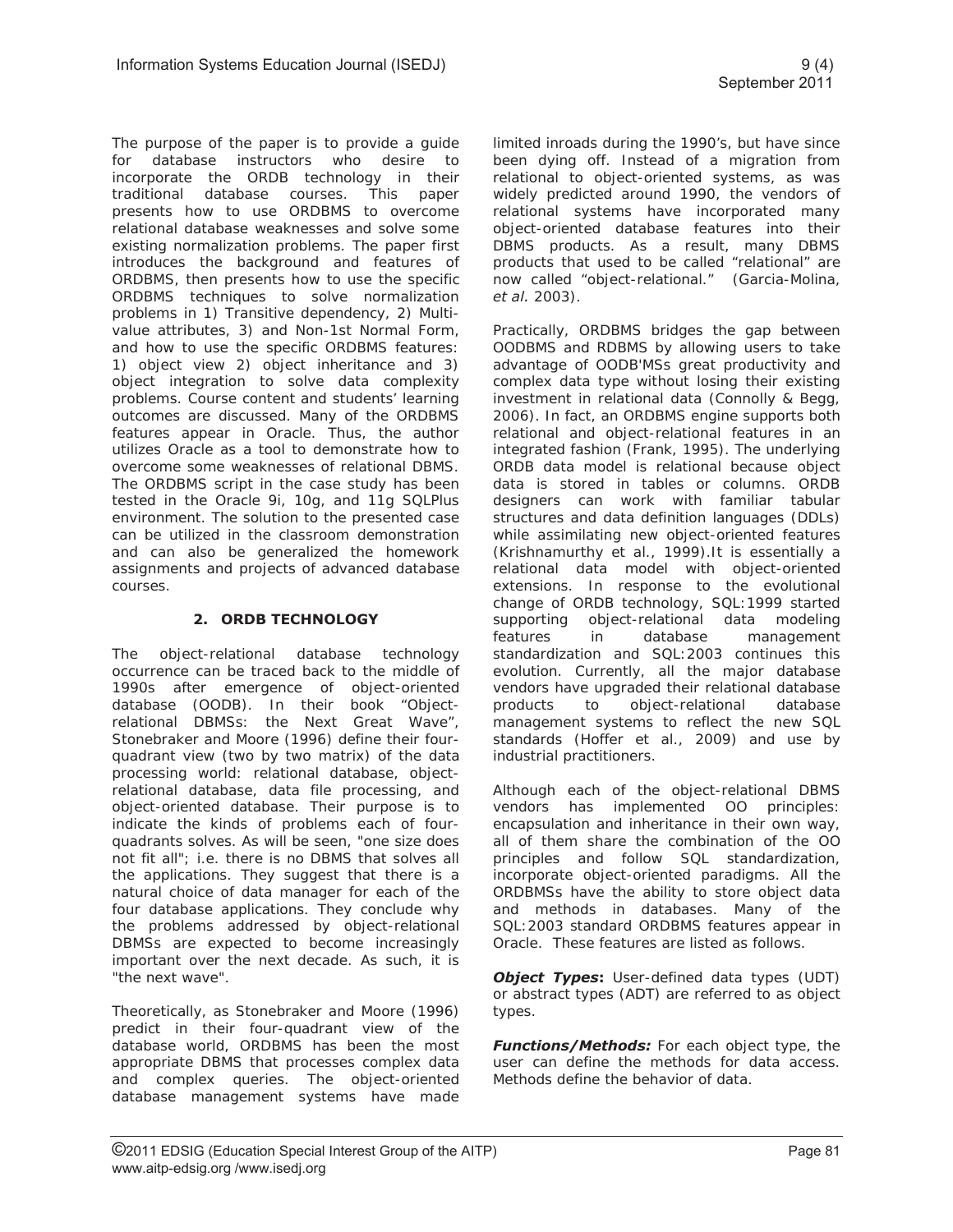**Varray:** The varray is a collection type that allows the user to embed homogenous data into an array to form an object in a pre-defined array data type.

*Nested table:* A nested table is a collection type that can be stored within another table. With a nested table, a collection of multiple columns from one table can be placed into a single column in another table.

*Inheritance***:** With Object type inheritance, users can build subtypes in hierarchies of database types in ORDBs.

**Object View:** Object view allows users to develop object structures in existing relational tables. It allows data to be accessed or viewed in an object-oriented way even if the data are really stored in a traditional relational format.

There is some research that has been done in ORDBMS technology as ORDBMSs have become commonplace in recent years. He and Darmont (2005) propose the Dynamic Evaluation Framework (DEF) that simulates access pattern changes using configurable styles of change. Pardede, Rahayu, & Taniar (2006) propose an innovative methodology to store XML data into new ORDB data structures, such as user-defined type, row type and collection type. The methodology has preserved the conceptual relationship structure in the XML data, including aggregation, composition and association. Wok (2007) and Cho, et. al. (2007) present a methodology for designing proper nesting structures of user-defined types in objectrelational database. The proposed schema trees schema are transformed to Oracle 10g. Their purpose is to develop an automatic ORDB design tool.

But very little research has been done in using ORDBMS to overcome relational database weaknesses and solve some existing normalization problems. The significance of the paper is to promote teaching ORDBMS features for problem solving and object reuse and integration among IS educators. The use of ORDBMSs to develop database applications can enforce the reuse of varying user-defined object types, provide developers' an integrated view of data and allow multiple database applications to operate cooperatively. Ultimately, this can result in improved operational efficiency for the IT department, increase programmers' productivity, lower development effort, decrease

maintenance cost, reduce the defect rate, and raise the applications' reliability. If multiple database applications use the same set of database objects in ORDBMS, a de facto standard for the database objects is created, and these objects can be extended, reused and integrated in the ORDB.

### **3. CASE STUDY**

#### **3.1 Case Scenario**

Pacific Bike Traders assembles and sells bikes to customers. The company currently accepts customer orders online and wants to be able to track orders and bike inventory. The existing database system cannot handle the current transaction volume generated by employees processing incoming sales orders. When a customer orders a bike, the system must confirm that the ordered item is in stock. The system must update the available quantity on hand to reflect that the bike has been sold. When Pacific Bike Traders receives new shipments, a receiving clerk must update the inventory to show the new quantity on hand. The system must produce invoices and reports showing inventory levels.

#### **3.2. Business Rules**

The following business rules are developed for the new database system:

One customer may originate many orders. One order must be originated from a customer.

One order must contain one or more bikes. One bike may be in many orders.

One employee may place many orders. One order must be placed by an employee.

One bike is composed with a front wheel, rear wheel, crank, and stem.

One front wheel, rear wheel, crank, and stem compose one bike.

One employee must be either a full-time or parttime.

One full-time or part-time employee must be an employee.

# **3.2. ORDB Design**

The Pacific Trader Object-Relational Database design is illustrated with the UML class diagram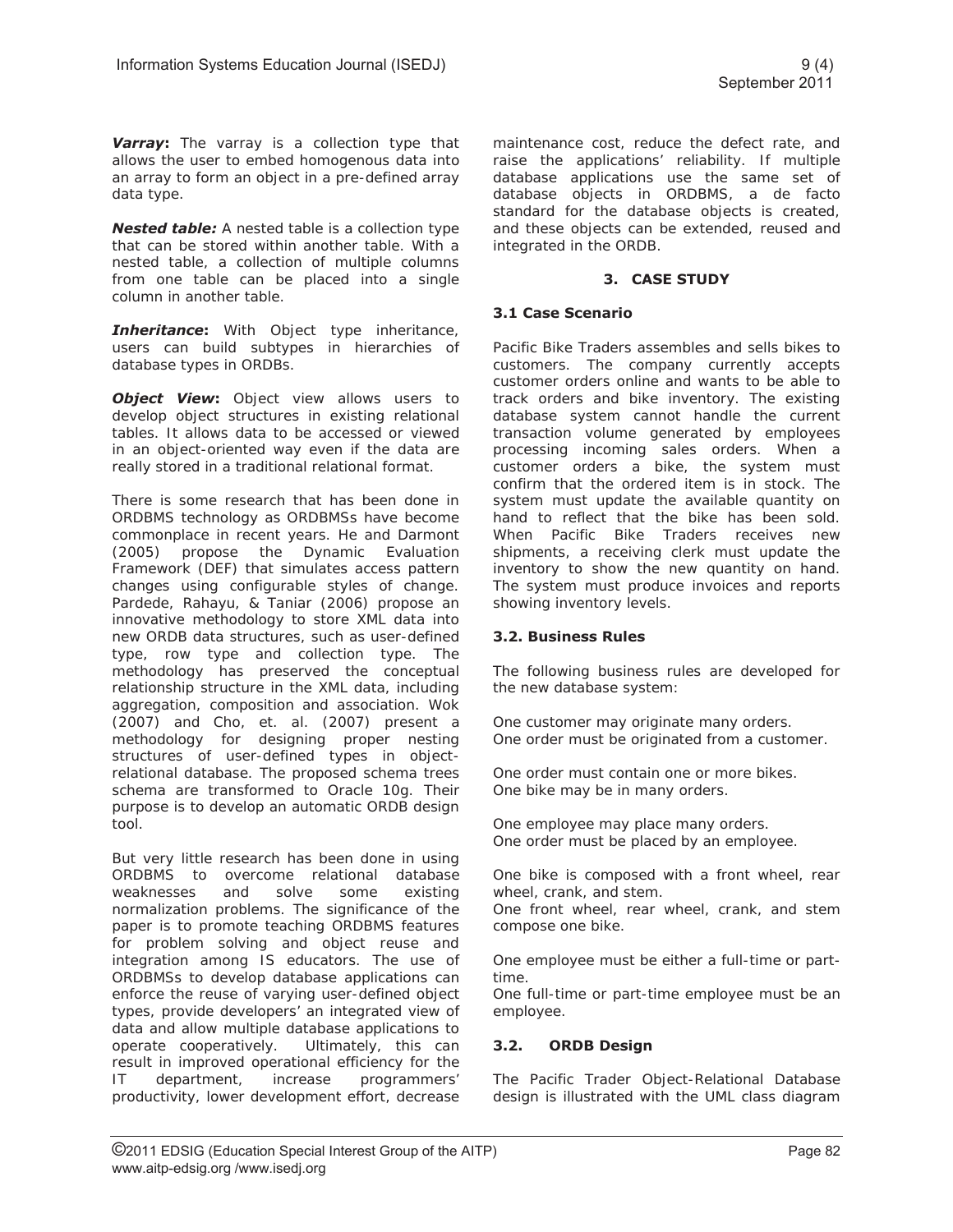in Appendix 1. Each of the classes is displayed as a rectangle that includes three sections: the top section gives the class name; the middle section displays the attributes of the class; and the last section displays methods that operate on the data in the object. Associations between classes are indicated with multiplicity ("min..max." notation). Inheritance is indicated with an empty triangle. Aggregation is marked with an empty diamond, whereas composition is marked with a solid diamond. Aggregation models a whole-part relationship where individual items become elements in a new class. In Appendix 1, a sales order is made of line items (bikes). Aggregation is indicated by a small empty diamond next to the SalesOrder class. The dotted line links to the associative class generated from the many-to-many relationship.

Based on the Pacific Trader's Object-Relational Database Design in Appendix 1, ORDB features are implemented with Oracle for the case in the following sections. The implementation shows how the UML class diagram maps and supports major ORDB features. For the sake of simplicity, it is assumed that referential integrity constraints will be added later.

# **4. ORDBMS FOR NORMALIZATION**

Normalization is a logical data modeling technique for the development of a well structured relational database. The process is decomposing tables with anomalies to produce smaller tables. Traditional normalization processes are normalizing tables in non-1NF form and multi-value attributes to at least 3NF; and removing transitive dependency. Such processes can be eliminated if ORDB technology is used.

# **4.1. Object Type & Transitive Dependency**

The address attribute is usually split into four columns such as street, city, state and zip code in order to store address dada in a customer table since it is a composite attribute in a traditional database.

Customer table

| Customer table |       |      |               |             |              |       |
|----------------|-------|------|---------------|-------------|--------------|-------|
| Cu id          | First | Last | <b>Street</b> |             | <b>State</b> | Zip   |
|                | John  | Smih | 12 Pine       | Bell        | СA           | 90201 |
|                | Marv  | Fox  | 6 Circle      | <b>Brea</b> |              | 92821 |

The above Customer table is in Second Normalization Form (2NF) and violates the Third Normalization Form (3NF) rule because there is the transitive dependency in the customer table. Zip is a determinant of street, city and state. Functional dependency analysis shows transitive dependency:

Zip -> Street, City, State (transitive dependency)

There are three solutions to this transitive dependency problem. Solution 1 keeps the customer table in the Second Normalization Form (2NF) though it is not an ideal normal form for a relational database.

Solution 2 is to create a new customer address table by splitting the address from the original customer table (3NF). This solution implies more joins of records in the Customer table and Zip table.

| Customer Table |  |  |
|----------------|--|--|
|                |  |  |

| Cu<br>id | First | Last  | $\overline{\phantom{a}}$ ip |  |  |
|----------|-------|-------|-----------------------------|--|--|
|          | John  | Smith | 90201                       |  |  |
| ⌒        | Marv  | Fox   | 92821                       |  |  |

**Zin Tahle** 

| פוט ומטופ |          |             |       |  |  |
|-----------|----------|-------------|-------|--|--|
| Zip       | Street   | City        | State |  |  |
| 96123     | 12 Pine  | Bell        | СA    |  |  |
| 25678     | 6 Circle | <b>Brea</b> | VA    |  |  |

Solution 3 is to store all the customer address information in one column. This solution creates difficulty in data retrieval. For example, it is impossible to retrieve or sort customer records by city, state or zip code.

Customer table

| I Cu id | First   Last |     | Address                                |  |
|---------|--------------|-----|----------------------------------------|--|
|         |              |     | John   Smith   12 Pine, Bell, CA 90201 |  |
|         | Mary         | Fox | 6 Circle, Brea, CA 92821               |  |

None of the above three solutions is considered ideal in terms of efficient database design and operations. The first solution is not satisfactory since 2NF is not ideal for relational database design. The second solution implies that more joins might occur in the query process, since the zip table has been added to the database. The third solution creates difficulty in data retrieval. For example, it is impossible to retrieve or sort customer records by city, state, or zip code.

With ORDBMS technology, the attribute address can be defined as a user-defined abstract data type with a number of attributes using s the same internal format. User-defined types (UDT) or abstract data types (ADT) are referred to as object types. Object types are used to define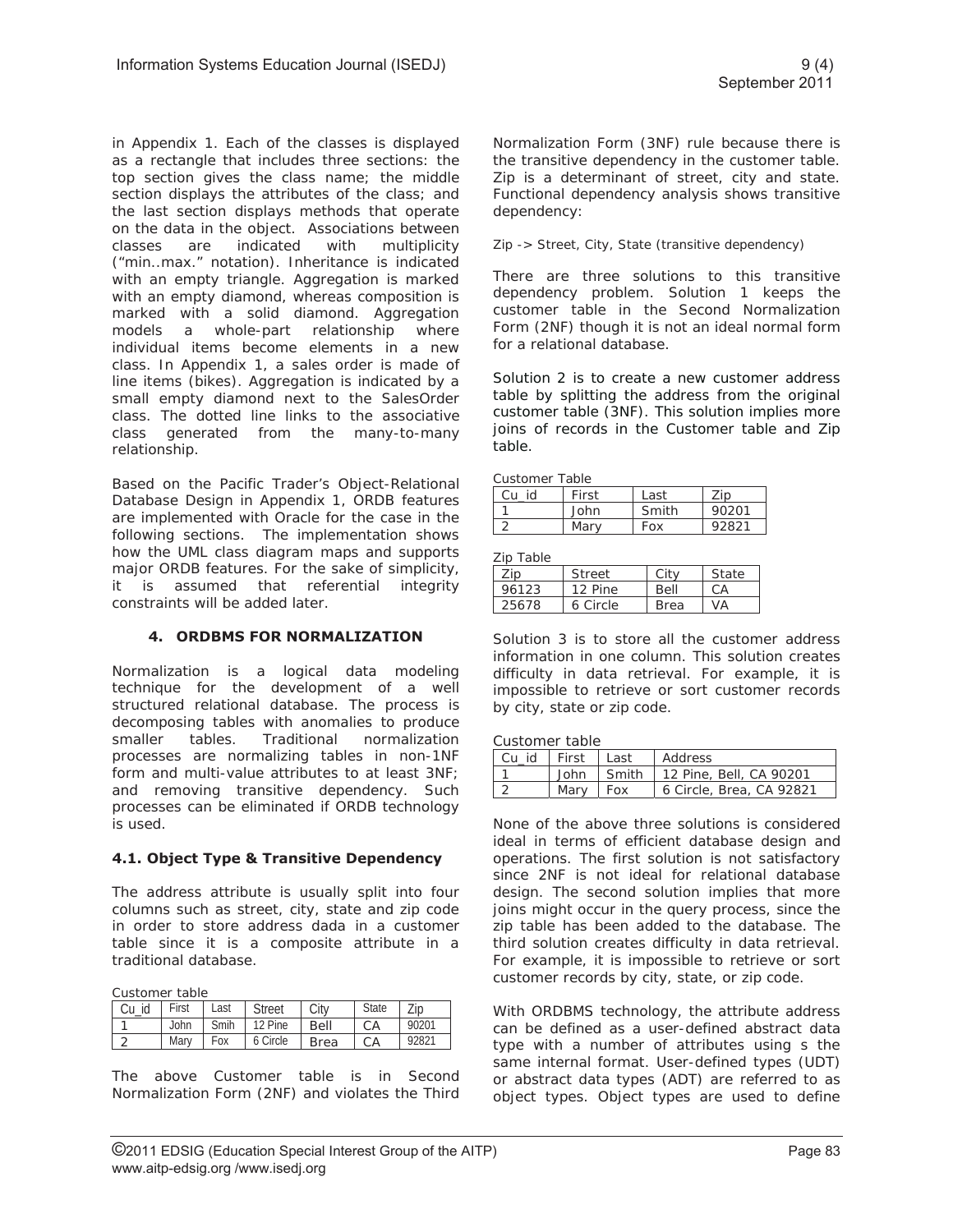either object columns or object tables. The following UML Customer class illustrates the address object column.

| <b>Customer</b>                             |
|---------------------------------------------|
| - <pk> cust_id : Integer</pk>               |
| -name: Object                               |
| -address : Object                           |
| - <multivalued>phone : Object</multivalued> |
| +getFullName()                              |

Object types need to be defined before the customer table. The following SQL statements define the object types: address\_ty and name\_ty.

|               |             |                | CREATE OR REPLACE TYPE address ty AS |  |
|---------------|-------------|----------------|--------------------------------------|--|
| <i>OBJECT</i> |             |                |                                      |  |
| (street       |             | NVARCHAR2(30), |                                      |  |
| city          |             | VARCHAR2(25),  |                                      |  |
| state         | $CHAR(2)$ , |                |                                      |  |
| zip           |             | NUMBER(10));   |                                      |  |
|               |             |                |                                      |  |

*CREATE OR REPLACE TYPE name\_ty AS OBJECT ( f\_name VARCHAR2(25), l\_name VARCHAR2(25));* 

Mapping the above customer class, the following statement is used to create the Customer table with the CustName and CustAddress object columns using name\_ty and address\_ty. The column phone is to be added to the table later.

*CREATE TABLE Customer2(* 

| Cust ID     | $Number(5)$ , |
|-------------|---------------|
| CustName    | name_ty,      |
| CustAddress | address_ty);  |

Object type constructors are used to insert object data into the table. The following INSERT statement uses constructors name\_ty() and address\_ty() to add data into the two object columns.

*INSERT INTO Customer VALUES (1, name\_ty ('John', 'Smith',), address\_ty ('12 Road', 'Bell', 'CA', 90201));* 

The following statements retrieve the data from the Customer2 table.

*SELECT c.custName.l\_name, c.custAddress.City, c.custAddress.state FROM Customer2 c;* 

|            | <b>CUSTNAME.L_NAME CUSTADDRESS.CITY CU</b> |           |
|------------|--------------------------------------------|-----------|
| John Smith | <b>Bell</b>                                | <b>CA</b> |

#### SELECT \* from Customer2;

| <b>CUST</b> | <b>CUSTNAME(F NAME)</b><br>L NAME,<br>INITIALS) | CUSTADDRESS(STREET<br>, CITY, STATE, ZIP)       |
|-------------|-------------------------------------------------|-------------------------------------------------|
|             | NAME_TY('John',<br>('Smith')                    | ADDRESS_TY('12 Pine',  <br>"Bell', 'CA', 90201) |

#### **4.2 Varray and Multi-value Attributes**

In a relational model, multi-valued attributes are not allowed in the first normalization form. The traditional solution to the problem is that each multiple-valued attribute is handled by forming a new table in a relational database. If a table has five multi-valued attributes, that table would have to be split into six tables. The Oracle ORDBMS allows users to create the varying length array (VARRAY) data type as a new data storage method for multi-valued attributes. The following statement defines a varray type of three VARCHAR2 string named varray\_phone\_ty to represent a list of phone numbers.

VARRAY is a collection type in ORDBMSs. A VARRAY consists of a set of objects that have the same predefined data type in an array. In a relational model, multi-valued attributes are not allowed in the first normalization form. The solution to the problem is that each multiplevalued attribute is handled by forming a new table. If a table has five multi-valued attributes, that table would have to be split into six tables after the First Form of normalization. To retrieve the data back from that original table, the student would have to do five joins across these six tables. ORDBMs allow multi-valued attributes to be represented in a database. ORDBMSs allow users to create the varying length array (VARRAY) data type can be used as a new data storage method for multi-valued attributes. The following statement defines a VARRAY type of three VARCHAR2 strings named varray\_phone\_ty to represent a list of three phone numbers in the Customer2 table.

#### *CREATE TYPE varray\_phone\_ty AS VARRAY(3) OF VARCHAR2(14);*

*ALTER TABLE Customer ADD (phones varray\_phone\_ty);*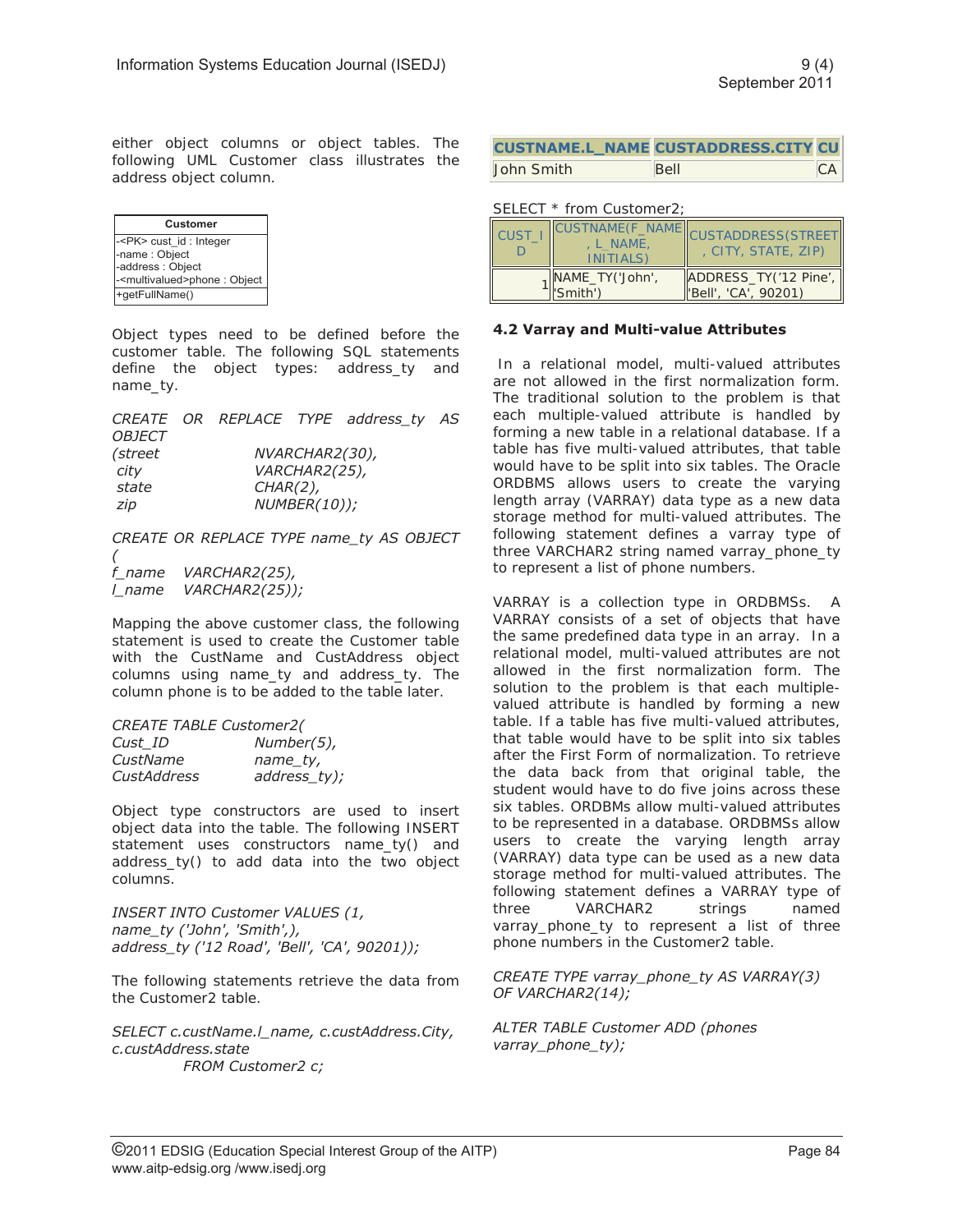*UPDATE customer SET phones = (varray\_phone\_ty('(800)555-1211', '(800)555-1212','(800)555-1213')) WHERE cust\_id = 1;* 

*INSERT INTO customer(phones) values (varray\_phone\_ty('(800)555- 1211','(800)555-1212','(800)555-1213'));* 

The above example shows that using the varying length array (VARRAY) data type not only can solve multi-value attribute problem for the customer table, but also can speed up the query process on customer data.

# **4.3 Nested Table and Non-1NF**

A nested table is a table that can be stored within another table. With a nested table, a collection of multiple columns from one table can be placed into a single column in another table. Nested tables allow user to embed multi-valued attributes into a table, thus forming an object.



*CREATE TYPE wheel\_type AS OBJECT( SKU VARCHAR2(15), rim VARCHAR2(30), spoke VARCHAR2(30), tire VARCHAR2(30));* 

*CREATE TYPE crank\_type AS OBJECT (SKU VARCHAR2(15), crank\_size VARCHAR2(15), crank\_weight VARCHAR2(15) );* 

*CREATE TYPE stem\_type AS OBJECT( SKU VARCHAR2(15), stem\_size VARCHAR2(15), stem\_weight VARCHAR2(15));* 

The following statement creates nested table types: wheel\_type, crank\_type and stem\_type:

*CREATE TYPE nested\_table\_wheel\_type AS TABLE OF wheel\_type;* 

*CREATE TYPE nested\_table\_crank\_type AS TABLE OF crank\_type;* 

*CREATE TYPE nested\_table\_stem\_type AS TABLE OF stem\_type;* 

The following example creates the table named Bike with that contains four nested tables:

*CREATE TABLE bike ( serial\_no INTEGER PRIMARY KEY, model\_type VARCHAR2(20), front\_wheel nested\_table\_wheel\_type, rear\_wheel nested\_table\_wheel\_type, crank nested\_table\_crank\_type, stem nested\_table\_stem\_type ) NESTED TABLE front\_wheel STORE AS front\_wheel, NESTED TABLE rear\_wheel STORE AS rear\_wheel, NESTED TABLE crank STORE AS nested\_crank, NESTED TABLE stem STORE AS nested\_stem;* 

*INSERT INTO bike VALUES (1000, 'K2 2.0 Road', nested\_table\_wheel\_type( wheel\_type('w7023', '4R500', '32 spokes', '700x26c' )), nested\_table\_wheel\_type( wheel\_type('w7023', '4R500', '32 spokes', '700x26c' )), nested\_table\_crank\_type( crank\_type('c7023', '30X42X52', '4 pounds')), nested\_table\_stem\_type( stem\_type('s7023', 'M5254', '2 pounds')));*

Finally the previous statement inserts a row into the Bike table with nested tables using the three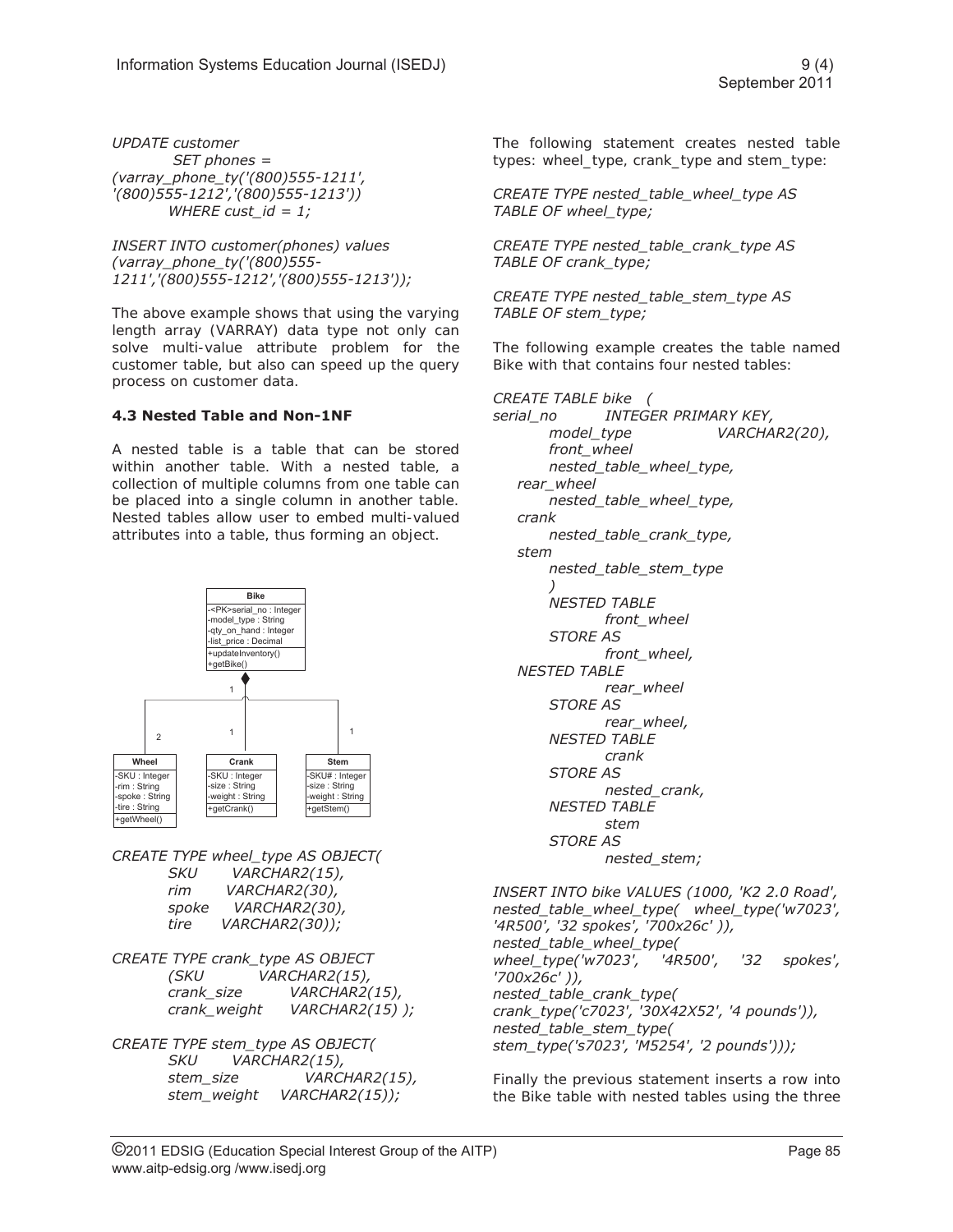defined constructors: wheel type, crank type and stem\_type.

The above example shows that using the NESTED TABLE can implement the composition association, store multiple parts and also speed up the data retrieval speed for the Bike table. The following statement shows the nested tables in the table Bike.

*SELECT \* from bike;* 

| <b>SERIA</b><br>L NO | MODEL_<br>TYPE | FRONT_WHEE <sup>I</sup> REAR_WHEEL                                                                                                               |                                         | CRANK(SKU,<br>L(SKU, RIM,   (SKU, RIM,   CRANK_SIZE,<br>SPOKE, TIRE) SPOKE, TIRE) CRANK_WEIGHT)                                                                                                                 | STEM(SKU,<br>STEM_SIZE.<br>STEM_WEIGHT) |
|----------------------|----------------|--------------------------------------------------------------------------------------------------------------------------------------------------|-----------------------------------------|-----------------------------------------------------------------------------------------------------------------------------------------------------------------------------------------------------------------|-----------------------------------------|
|                      | 1000 K22.0     | NESTED_TABL NESTED_TAB<br>E WHEEL TYPILE WHEEL T<br>E(WHEEL  YPE(WHEEL<br>TYPE('w7023', TYPE('w7023',<br>'4R500', '32<br>spokes'.<br>'700x26c')) | 14R500'. '32<br>spokes',<br>'700x26c')) | NESTED_TABLE_ NESTED_TABLE_<br>CRANK_TYPE(CR STEM_TYPE(STE<br>ANK_TYPE('c702 M_TYPE('s7023',<br>pounds')) and the set of the set of the set of the set of the set of the set of the set of the set of the set o | pounds'))                               |

# **5. ORDBMS FOR OBJECT INTEGRATION**

The beauty of ORDBMSs is reusability and sharing. Reusability mainly comes from storing data and methods together in object types and performing their functionality on the ORDBMS server, rather than have the methods coded separately in each application. Sharing comes from using user-defined standard data types to make the database structure more standardized (Breg & Connolly. 2010)

# **5.1. Object Views on a Relational Table**

Object views are virtual object tables, which allow database developers to add OOP structures on top of their existing relational tables and enable them to develop OOP features with existing relational data. The object view is a bridge between the relational database and OOP. Object view creates a layer on top of the relational database so that the database can be viewed in terms of objects (Loney & Koch, 2002). This enables you to develop OOP features with existing relational data. The following statements show how to create the SalesOrder table:

*CREATE TABLE SalesOrder ( ord\_id NUMBER(10), ord\_date DATE, cust\_id NUMBER(10), emp\_id NUMBER(10));* 

*INSERT INTO SalesOrder VALUES (100,'5-Sep-05', 1, '1000'); INSERT INTO salesOrder VALUES (101, '1-Sep-05', 1, '1000');* 

The following statements show how to create an object view on the top of the SalesOrder relational table:

*CREATE TYPE SalesOrder\_type AS OBJECT( sales\_ord\_id NUMBER(10), ord\_date DATE, cust\_id NUMBER(10), emp\_id NUMBER(10));* 

*CREATE VIEW customer\_order\_view OF SalesOrder\_type WITH OBJECT IDENTIFIER (sales\_ord\_id) AS SELECT o.ord\_id, o.ord\_date, o.cust\_id, o.emp\_id FROM salesOrder o WHERE o.cust\_id = 1;* 

The following SQL statement generates the view output:

*SELECT \* FROM customer\_order\_view;* 

| SALES ORD ID | ORD DATE    | CUST ID | -ID<br><b>EMP</b> |
|--------------|-------------|---------|-------------------|
| 100          | 05-SEP-05   |         | 1000              |
| 101          | $01-SFP-05$ |         | 1000              |

The object view is a bridge that can be used to create object-oriented applications without modifying existing relational database schemas. By calling object views, relational data can be retrieved, updated, inserted, and deleted as if such data were stored as objects. The following statement can retrieve Analysts as object data from the relational SalesOrder table. Using object views to group logically-related data can lead to better database performance.

# **5.2 Inheritance for Object Reuse**

The main advantages of extending the relational data model come from reuse and sharing. If multiple applications use the same set of database objects, then you have created a de facto standard for the database objects, and these objects can be extended (Price, 2002). ORDBMSs allow users to define hierarchies of data types. With this feature, users can build subtypes in hierarchies of database types. If users create standard data types to use for all employees, then all of the employees in the database will use the same internal format.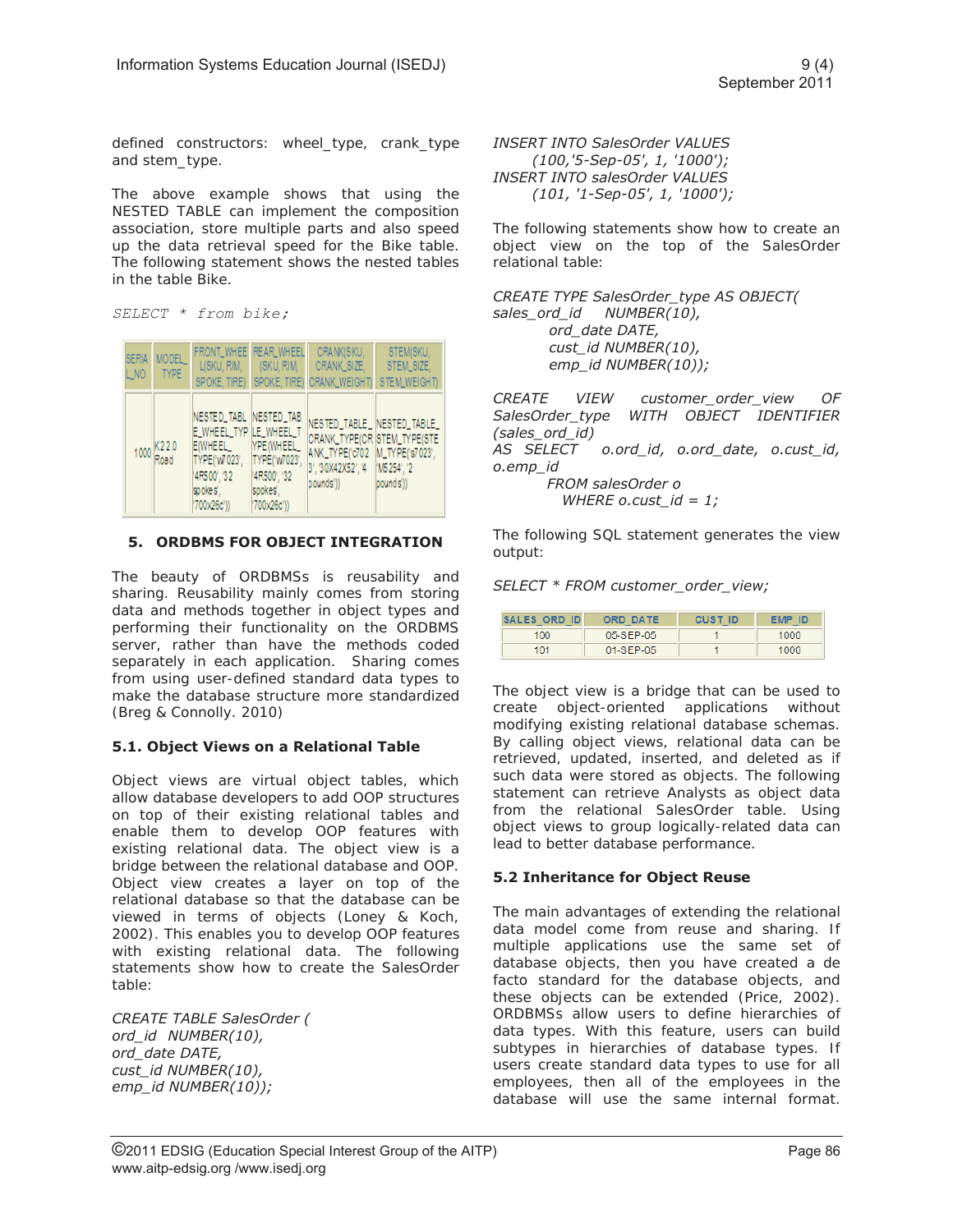Users might want to define a full time employee object type and have that type inherit existing attributes from employee\_ty. The full\_time\_ty type can extend employee\_ty with attributes to store the full time employee's salary. The part\_time\_ty type can extend employee\_ty with attributes to store the part-time employee's hourly rates and wages. Inheritance allows for the reuse of the employee\_ty object data type. The details are illustrated in the following class diagram:



Object type inheritance is one of new features of Oracle 9i. For employee\_ty to be inherited from, it must be defined using the NOT FINAL clause because the default is FINAL, meaning that object type cannot be inherited. Oracle 9i can also mark an object type as NOT INSTANTIABLE; this prevents objects of that type derived. Users can mark an object type as NOT INSTANTIABLE when they use the type only as part of another type or as a super\_type with NOT FINAL. The following example marks address type as NOT INSTANTIABLE:

*CREATE TYPE employee\_ty AS OBJECT (* 

| emp_id     | <i>NUMBER,</i>                |
|------------|-------------------------------|
| <b>SSN</b> | NUMBER,                       |
| name       | name_ty,                      |
| dob        | <i>DATE,</i>                  |
| phone      | varray_phone_ty,              |
| address    | address_ty                    |
|            | ) NOT FINAL NOT INSTANTIABLE; |
|            |                               |

To define a new subtype full\_time\_ty inheriting attributes and methods from existing types, users need to use the UNDER clause. Users can then use full\_time\_ty to define column objects or table objects. For example, the following statement creates an object table named FullTimeEmp.

*CREATE TYPE full\_time\_ty UNDER employee\_ty ( Salary NUMBER(8,2));* 

#### *CREATE TABLE FullTimeEmp of full\_time\_ty;*

The preceding statement creates full time typ as a subtype of employee\_typ. As a subtype of employee\_ty, full\_time\_ty inherits all the attributes declared in employee\_ty and any methods declared in employee\_ty. The statement that defines full\_time\_ty specializes employee\_ty by adding a new attribute "salary". New attributes declared in a subtype must have names that are different from the names of any attributes or methods declared in any of its supertypes, higher up in its type hierarchy. The following example inserts row into the FullTimeEmp table. Notice that the additional salary attribute is supplied

#### *INSERT INTO FullTimeEmp VALUES*

*(1000, 123456789, name\_ty('Jim', 'Fox', 'K'), '12-MAY-1960',* 

*varray\_phone\_ty('(626)123-5678', '(323)343- 2983', '(626)789-1234'),* 

*Address\_ty ('3 Lost Spring Way', 'Orlando', 'FL', 32145), 45000.00);* 

### *SELECT \* FROM FullTimeEmp;*

| EMP ID | <b>SSN</b> | NAME(F NAME,<br>L NAME.<br><b>INITIALS</b> ) | <b>DOB</b>        | <b>PHONE</b>                                                                            | ADDRESS(STREET,<br>CITY, STATE, ZIP)       | <b>SALARY</b> |
|--------|------------|----------------------------------------------|-------------------|-----------------------------------------------------------------------------------------|--------------------------------------------|---------------|
|        |            | 1001 123456789 NAME_TY<br>Uim', 'Fox', 'K ') | 12-<br>MAY-<br>60 | VARRAY PHONE TY('ADDRESS TY(<br>"(626)123-5678',<br>(323) 343-2983'.<br>(626)789-1234') | '3 Spring Way<br>'Orlando', 'FL',<br>32145 | 45000         |

A supertype can have multiple child subtypes called siblings, and these can also have subtypes. The following statement creates another subtype part\_time\_ty under Employee\_ty.

*CREATE OR REPLACE TYPE part\_time\_ty UNDER employee\_ty ( rate Number(7,2), hours Number(3))NOT FINAL;* 

*CREATE TABLE PartTimeEmp of part\_time\_ty;* 

A subtype can be defined under another subtype. Again, the new subtype inherits all the 87attributes and methods that its parent type has, both declared and inherited. For example, the following statement defines a new subtype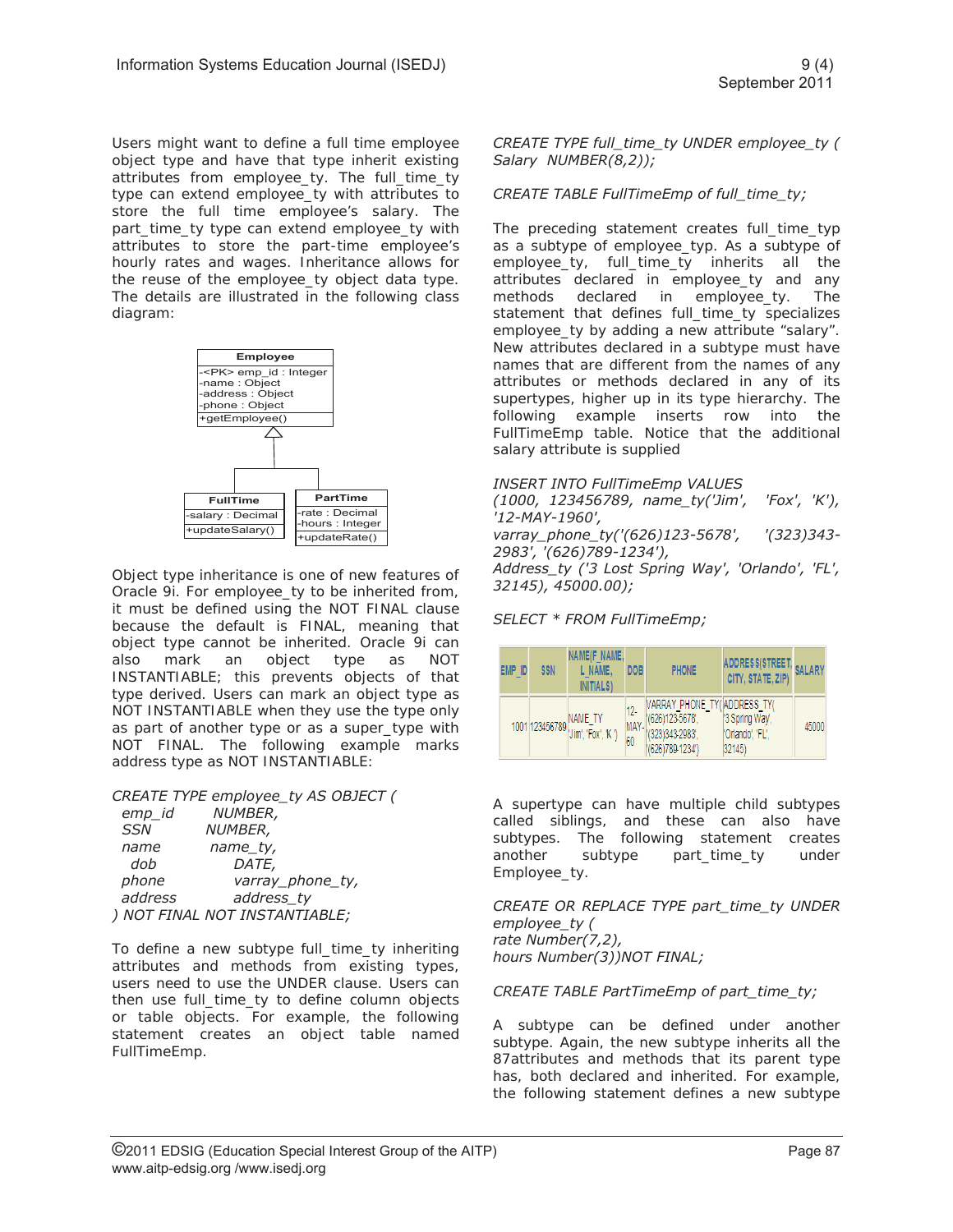student part time ty under part time ty. The new subtype inherits all the attributes and methods of student\_part\_time \_ty and adds two attributes.

*CREATE TYPE student\_part\_time\_ty UNDER part\_time\_ty (school VARCHAR2(20), year VARCHAR2(10));* 

# **5.3 Object Integration with Interface**

ORDBMS combines attributes and methods together in the structure of object type. The object type interface includes both attributes and its methods. The public interface declares the data structure and the method header shows how to access the data. This public interface serves as an interface to applications. The private implementation fully defines the specified methods.

Public Interface

| Specification:         |  |  |
|------------------------|--|--|
| Attribute declarations |  |  |
| Method specifications  |  |  |
|                        |  |  |

| Private Implementation |  |  |
|------------------------|--|--|
| Body:                  |  |  |
| Method implementations |  |  |

The following statement displays the public interface of the object type name\_type. The output of the name\_type public interface shows attributes and method headers as follows:

#### *DESC name\_ty;*

| <b>Name</b>     | <b>Type</b>  |
|-----------------|--------------|
| F NAME          | VARCHAR2(25) |
| L NAME          | VARCHAR2(25) |
| <b>INITIALS</b> | CHAR(2)      |

#### *METHOD*

 *MEMBER FUNCTION FULL\_NAME RETURNS VARCHAR2*

Although the user-defined methods are defined with object data within the object type, they can be shared and reused in multiple database application programs. This can result in improved operational efficiency for the IT department, as well, by improving communication and cooperation between applications. An object-relational database schema consists of a number of related tables that forms connected user-defined object-types.

Object-types possess all the properties of a class, data abstraction, encapsulation, inheritance and polymorphism. These traits of object-types are embedded in the relational nature of the database; data model, security, concurrency, normalization. In more precise words, the underlying ORDB data model is relational because object data is stored in tables or columns.

#### **6. LEARNING OUTCOMES**

The provided ORDB script guides students with hands-on learning experience in the classroom. Once they have understood they can use the script as templates to do their homework assignments and projects. ORDB, implement it with Oracle 9i/10g, and create ORDB applications using various tools. As a result, the following learning outcomes are demonstrated at the end of the class. Students are able to:

- 1. Map UML class diagrams to ORDB databases
- 2. Use Object Types to remove transitive dependency
- 3. Use VARRAY types for multi-value attribute
- 4. Use NESTED TABLE types to Solve non-1NF problems
- 5. Implement inheritance with sub-object types
- 6. Create object views in the existing relational databases

ORDB technology helps students to better understand object-oriented principles such as encapsulation, inheritance, and reusability. During the learning process, they have reviewed the object-oriented paradigm they learned from their previous programming courses and are able to tie it to ORDBMS and object-oriented system design.

With a grasp of ORDB technology, students are able to make their database design more structured and consistent. With object reuse and standard adherence, students are able to create a de facto standard for database objects and multiple database applications. The motivation to learn in class is high because students have realized that object-relational technology is incorporated in most commercial DBMS. Learning it will help their career development in the future competitive job market.

#### **7. REFERRNCES**

Begg, C., & Connolly, T. (2010). Database systems: A practical approach to design,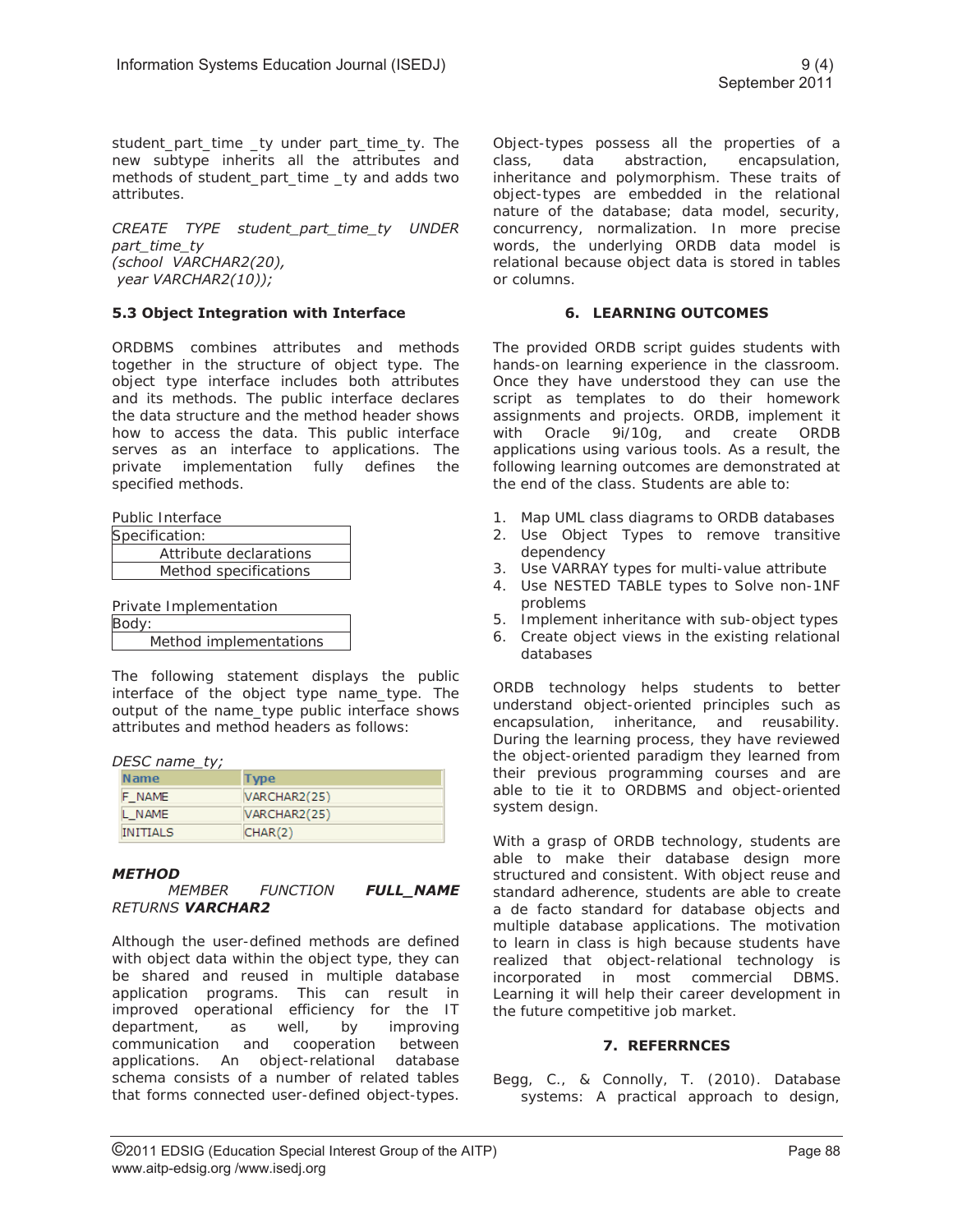implementation, and management, 5th Ed. Addison Wesley.

- Cho, W., Hong, K. & Loh, W. (2007). Estimating nested selectivity in object-oriented and object-relational databases *Information and Software Technology*, (49)7, 806-816
- Connolly, T. and Begg, C. (2006). Database systems: A practical approach to design, implementation, and management, 4th Ed. Addison Wesley.
- Elmasri, R. & Navathe, S. (2011). Fundamentals of Database Systems, 6th Edition, Addison Wesley.
- Fortier, P. (1999). SQL3: Implementing the Object-Relational Database, Osborne McGraw-Hill,
- Frank, M. (1995). Object-relational Hybrids, *DBMS*, 8/8, 46-56.
- Garcia-Molina, H., Ullman, J. & Widom, J. 2003. Database Systems: The Complete Book, Prentice Hall, Upper Saddle River.
- He, Z., & Jérôme, D. (2005). Evaluating the Dynamic Behavior of Database Applications, *Journal of Database Management*; 16:2, 21- 45.
- Hoffer, J., Prescott, M., & Topi, H., 2009 Modern Database Management, 9th Edition, Pearson Prentice Hall.
- Krishnamurthy, Banerjee and Nori, 1999. Bringing object-relational technology to the

mainstream, Proceedings of the ACM SIGMOD International Conference on Management of Data and Symposium on Principles of Database Systems, Philadelphia, PA

- Loney, K. & Koch, G. (2002) Oracle 9i: The complete reference, Oracle Press/McGraw-Hill/Osborne.
- Mok, W. Y. (2007) Designing nesting structures of user-defined types in object-relational databases, *Information and Software Technology,* 49, 1017–1029.
- Pardede, E., Rahayu, J. Wenny, T. & Taniar, D., 2006, Object-relational complex structures for XML, *Information & Software Technology*, 48(6), 370-384.
- Philippi, S. 2005, Model driven generation and testing of object-relational mappings, *Journal of Systems and Software*, 77:2, 193- 207.
- Price, J. 2002. Oracle9i, JDBC Programming, Oracle Press/McGraw-Hill/Osborne
- Rahayu, J. W., Taniar, D. And Pardede, E. (2005) Object-Oriented Oracle, IRM Press
- Silberschatz, A., Korth, H. and Sudarshan, S. 2009, Database System Concepts, Six Edition, McGraw-Hill
- Stonebraker M. and Moore, D. 1996. Objectrelational DBMSs: the Next Great Wave. San Francisco, CA: Morgan Kaufmann Publishers, Inc.